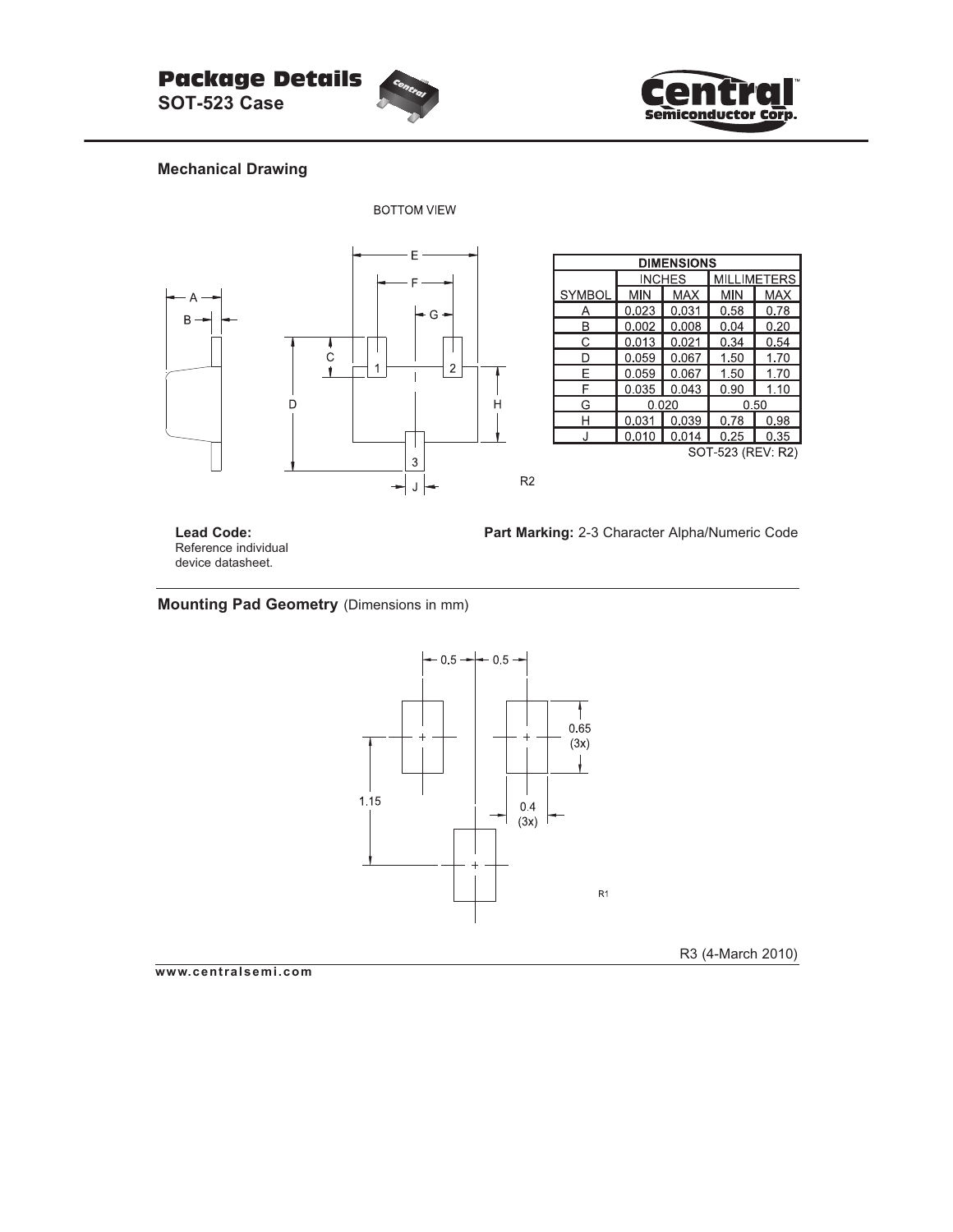

### **Tape Dimensions and Orientation** (Dimensions in mm)



### **Packaging Base**

7" Reel = 3,000 pcs.

### **Reel Labeling Information**

## **Each reel is labeled with the following information:**

 Central Part Number, Customer Part Number, Purchase Order Number, Quantity, Lot Number, Date Code, Ship Date and Marking Code.

### **Reel Packing Information**

| <b>Reel</b> | <b>Reels per</b>        | Parts per               |             | <b>Box Dimensions</b> | <b>Shipping Weight (Max.)</b> |           |  |  |  |
|-------------|-------------------------|-------------------------|-------------|-----------------------|-------------------------------|-----------|--|--|--|
| <b>Size</b> | <b>Box</b><br>(Maximum) | <b>Box</b><br>(Maximum) | <b>INCH</b> | <b>CM</b>             | LB                            | <b>KG</b> |  |  |  |
|             | 9                       | 27,000                  | 9x9x5       | 23x23x13              | 3                             | 2         |  |  |  |
| 7"          | 18                      | 54,000                  | 9x9x9       | 23x23x23              | 6                             | 3         |  |  |  |
|             | 40                      | 120,000                 | 21x9x9      | 53x23x23              | 13                            | 6         |  |  |  |
|             | 108                     | 324,000                 | 27x9x17     | 69x23x43              | 34                            | 16        |  |  |  |

#### **Ordering Information**

- For devices taped and reeled on 7" reels, add TR suffix to part number.
- All SMDs are available in small quantities for prototype and manual placement applications.

**www.centralsemi.com**

R3 (4-March 2010)